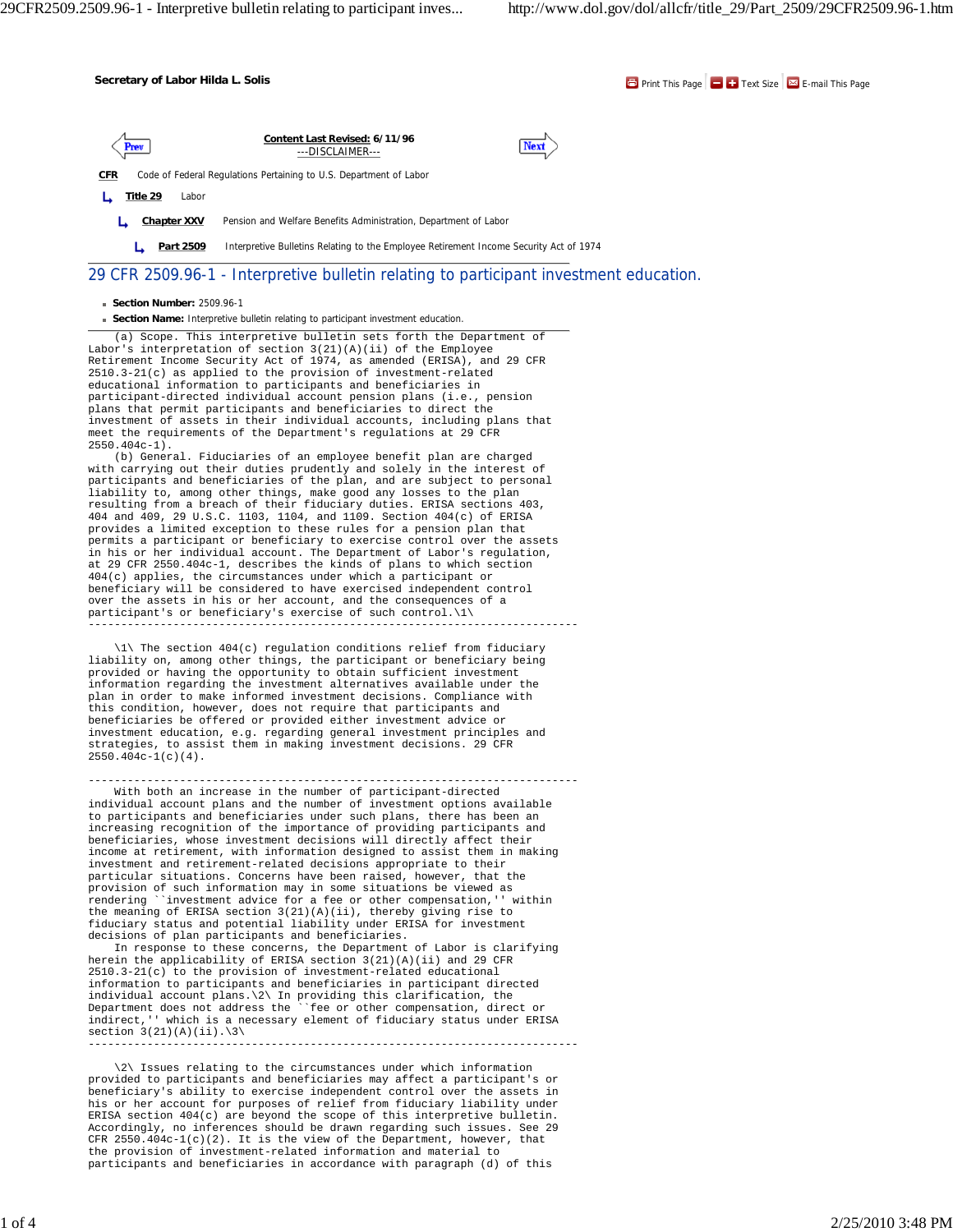interpretive bulletin will not, in and of itself, affect the availability of relief under section 404(c).

\3\ The Department has expressed the view that, for purposes of section  $3(21)(A)(ii)$ , such fees or other compensation need not come from the plan and should be deemed to include all fees or other compensation incident to the transaction in which the investment advise has been or will be rendered. See A.O. 83-60A (Nov. 21, 1983); Reich v. McManus, 883 F. Supp. 1144 (N.D. Ill. 1995). ---------------------------------------------------------------------------

 (c) Investment Advice. Under ERISA section 3(21)(A)(ii), a person is considered a fiduciary with respect to an employee benefit plan to the extent that person ``renders investment advice for a fee or other compensation, direct or indirect, with respect to any moneys or other property of such plan, or has any authority to do so \* \* \*.'' The Department issued a regulation, at 29 CFR 2510.3-21(c), describing the circumstances under which a person will be considered to be rendering ``investment advice'' within the meaning of section 3(21)(A)(ii). Because section  $3(21)(A)(ii)$  applies to advice with respect to 'any moneys or other property'' of a plan and 29 CFR 2510.3-21(c) is intended to clarify the application of that section, it is the view of the Department of Labor that the criteria set forth in the regulation apply to determine whether a person renders ``investment advice'' to a pension plan participant or beneficiary who is permitted to direct the investment of assets in his or her individual account.

 Applying 29 CFR 2510.3-21(c) in the context of providing investmentrelated information to participants and beneficiaries of participantdirected individual account pension plans, a person will be considered to be rendering ``investment advice,'' within the meaning of ERISA `investment advice,'' within the meaning of ERISA section  $3(21)(A)(ii)$ , to a participant or beneficiary only if: (i) the person renders advice to the participant or beneficiary as to the value of securities or other property, or makes recommendations as to the advisability of investing in, purchasing, or selling securities or other property  $(2510.3-21(c)(1)(i);$  and (ii) the person, either directly or indirectly, (A) has discretionary authority or control with respect to purchasing or selling securities or other property for the participant or beneficiary  $(2510.3-21(c)(1)(ii)(A))$ , or  $(B)$  renders the advice on a regular basis to the participant or beneficiary, pursuant to a mutual agreement, arrangement or understanding (written or otherwise) with the participant or beneficiary that the advice will serve as a primary basis for the participant's or beneficiary's investment decisions with respect to plan assets and that such person will render individualized advice based on the particular needs of the participant or beneficiary (2510.3-  $21(c)(1)(ii)(B)).\4$ ---------------------------------------------------------------------------

 \4\ This IB does not address the application of 29 CFR 2510.3-21(c) to communications with fiduciaries of participant-directed individual account pension plan plans. ---------------------------------------------------------------------------

 Whether the provision of particular investment-related information or materials to a participant or beneficiary constitutes the rendering of ``investment advice,'' within the meaning of 29 CFR 2510.3-21(c)(1), generally

can be determined only by reference to the facts and circumstances of the particular case with respect to the individual plan participant or beneficiary. To facilitate such determinations, however, the Department of Labor has identified, in paragraph (d), below, examples of investment-related information and materials which if provided to plan participants and beneficiaries would not, in the view of the Department, result in the rendering of ``investment advice'' under ERISA section 3(21)(A)(ii) and 29 CFR 2510.3-21(c).

 (d) Investment Education. For purposes of ERISA section 3(21)(A)(ii) and 29 CFR 2510.3-21(c), the Department of Labor has determined that the furnishing of the following categories of information and materials to a participant or beneficiary in a participant-directed individual account pension plan will not constitute the rendering of ``investment advice,'' irrespective of who provides the information (e.g., plan sponsor, fiduciary or service provider), the frequency with which the information is shared, the form in which the information and materials are provided (e.g., on an individual or group basis, in writing or orally, or via video or computer software), or whether an identified category of information and materials is furnished alone or in combination with other identified categories of information and materials.

 (1) Plan Information. (i) Information and materials that inform a participant or beneficiary about the benefits of plan participation, the benefits of increasing plan contributions, the impact of preretirement withdrawals on retirement income, the terms of the plan, or the operation of the plan; or

 (ii) information such as that described in 29 CFR 2550.404c-1(b)(2)(i) on investment alternatives under the plan (e.g., descriptions of investment objectives and philosophies, risk and return characteristics, historical return information, or related prospectuses).\5\ ---------------------------------------------------------------------------

 \5\ Descriptions of investment alternatives under the plan may include information relating to the generic asset class (e,g,, equities, bonds, or cash) of the investment alternatives. 29 CFR 2550.404c-1 (b)(2)(i)(B)(1)(ii).

---------------------------------------------------------------------------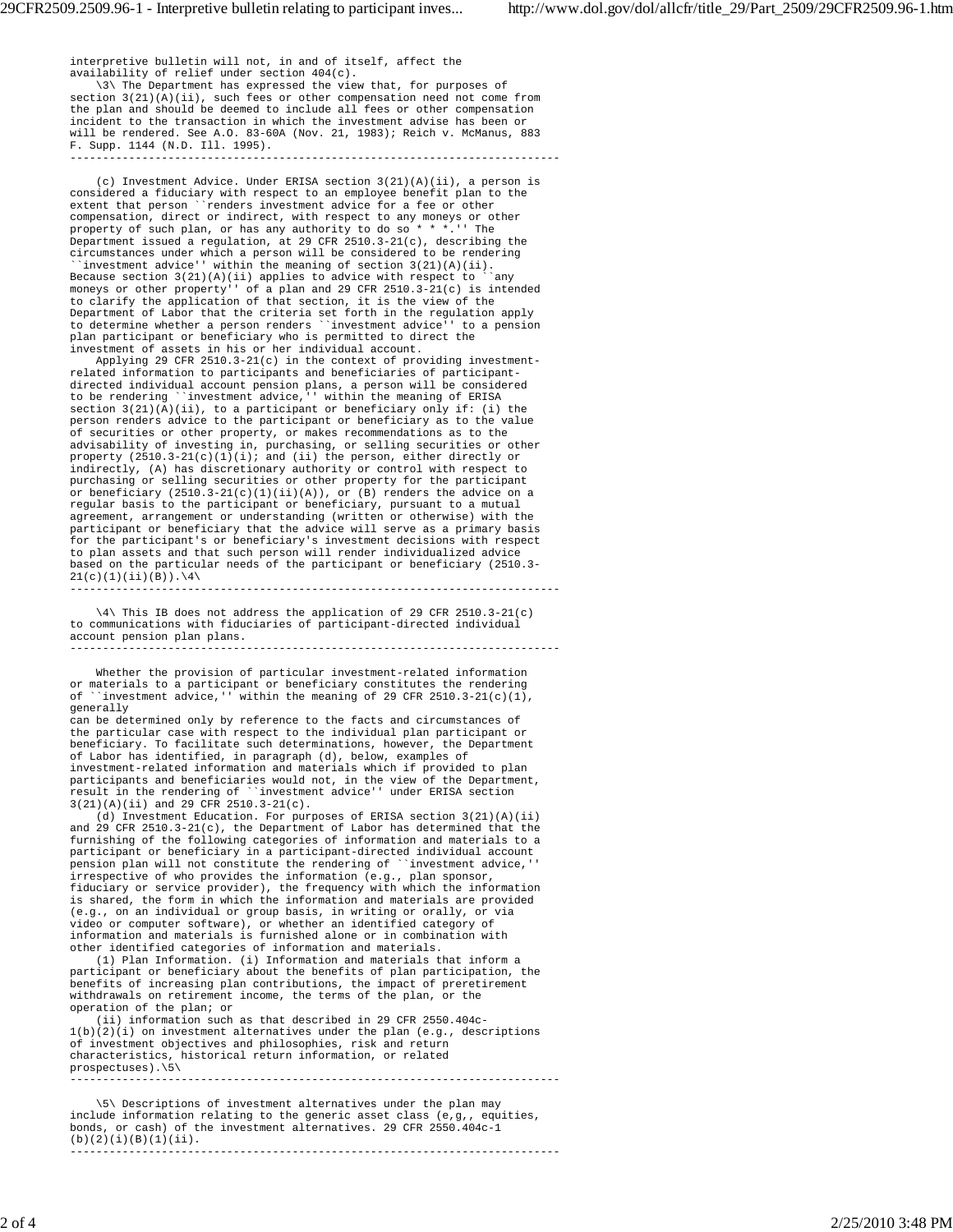The information and materials described above relate to the plan and plan participation, without reference to the appropriateness of any individual investment option for a particular participant or beneficiary under the plan. The information, therefore, does not contain either ``advice'' or ``recommendations'' within the meaning of 29 CFR 2510.3-  $21(c)(1)(i)$ . Accordingly, the furnishing of such information would not constitute the rendering of ``investment advice'' for purposes of section 3(21)(A)(ii) of ERISA.

 (2) General Financial and Investment Information. Information and materials that inform a participant or beneficiary about: (i) General financial and investment concepts, such as risk and return, diversification, dollar cost averaging, compounded return, and tax deferred investment; (ii) historic differences in rates of return between different asset classes (e.g., equities, bonds, or cash) based on standard market indices; (iii) effects of inflation; (iv) estimating future retirement income needs; (v) determining investment time horizons; and (vi) assessing risk tolerance.

 The information and materials described above are general financial and investment information that have no direct relationship to investment alternatives available to participants and beneficiaries under a plan or to individual participants or beneficiaries. The furnishing of such information, therefore, would not constitute rendering ``advice'' or making ``recommendations'' to a participant or beneficiary within the meaning of 29 CFR 2510.3-21(c)(1)(i). Accordingly, the furnishing of such information would not constitute the rendering of ``investment advice'' for purposes of section 3(21)(A)(ii) of ERISA.

 (3) Asset Allocation Models. Information and materials (e.g., pie charts, graphs, or case studies) that provide a participant or beneficiary with models, available to all plan participants and beneficiaries, of asset allocation portfolios of hypothetical individuals with different time horizons and risk profiles, where: (i) Such models are based on generally accepted investments theories that take into account the historic returns of different asset classes (e.g. equities, bonds, or cash) over define periods of time; (ii) all material facts and assumptions on which such models are based (e.g., retirement ages, life expectancies, income levels, financial resources, replacement income ratios, inflation rates, and rates of return) accompany the models; (iii) to the extent that an asset allocation model identifies any specific investment alternative available under the plan, the model is accompanied by a statement indicating that other investment alternatives having similar risk and return characteristics may be available under the plan and identifying where information on those investment alternatives may be obtained; and (iv) the asset allocation models are accompanied by a statement indicating that, in applying particular asset allocation models to their individual situations, participants or beneficiaries should consider their other assets, income, and investments (e.g., equity in a home, IRA investments, savings accounts, and interests in other qualified and non-qualified plans) in addition to their interests in the plan.

 Because the information and materials described above would enable a participant or beneficiary to assess the relevance of an asset allocation model to his or her individual situation, the furnishing of such information would not constitute a ``recommendation'' within the meaning of 29 CFR

2510.3-21(c)(1)(i) and, accordingly, would not constitute ``investment advice'' for purposes of section 3(21)(A)(ii) of ERISA. This result would not, in the view of the Department, be affected by the fact that a plan offers only one investment alternative in a particular asset class identified in an asset allocation model.

 (4) Interactive Investment Materials. Questionnaires, worksheets, software, and similar materials which provide a participant or beneficiary the means to estimate future retirement income needs and assess the impact of different asset allocations on retirement income, where: (i) Such materials are based on generally accepted investment theories that take into account the historic returns of different asset classes (e.g., equities, bonds, or cash) over defined periods of time; (ii) there is an objective correlation between the asset allocations generated by the materials and the information and data supplied by the participant or beneficiary; (iii) all material facts and assumptions (e.g., retirement ages, life expectancies, income levels, financial resources, replacement income ratios, inflation rates, and rates of return) which may affect a participant's or beneficiary's assessment of the different asset allocations accompany the materials or are specified by the participant or beneficiary; (iv) to the extent that an asset allocation generated by the materials identifies any specific investment alternative available under the plan, the asset allocation is accompanied by a statement indicating that other investment alternatives having similar risk and return characteristics may be available under the plan and identifying where information on those investment alternatives may be obtained; and (v) the materials either take into account or are accompanied by a statement indicating that, in applying particular asset allocations to their individual situations, participants or beneficiaries should consider their other assets, income, and investments (e.g., equity in a home, IRA investments, savings accounts, and interests in other qualified and non-qualified plans) in addition to their interests in the plan.

 The information provided through the use of the above-described materials enables participants and beneficiaries independently to design and assess multiple asset allocation models, but otherwise these materials do not differ from asset allocation models based on hypothetical assumptions. Such information would not constitute a ``recommendation'' within the meaning of 29 CFR 2510.3-21(c)(1)(i) and ,